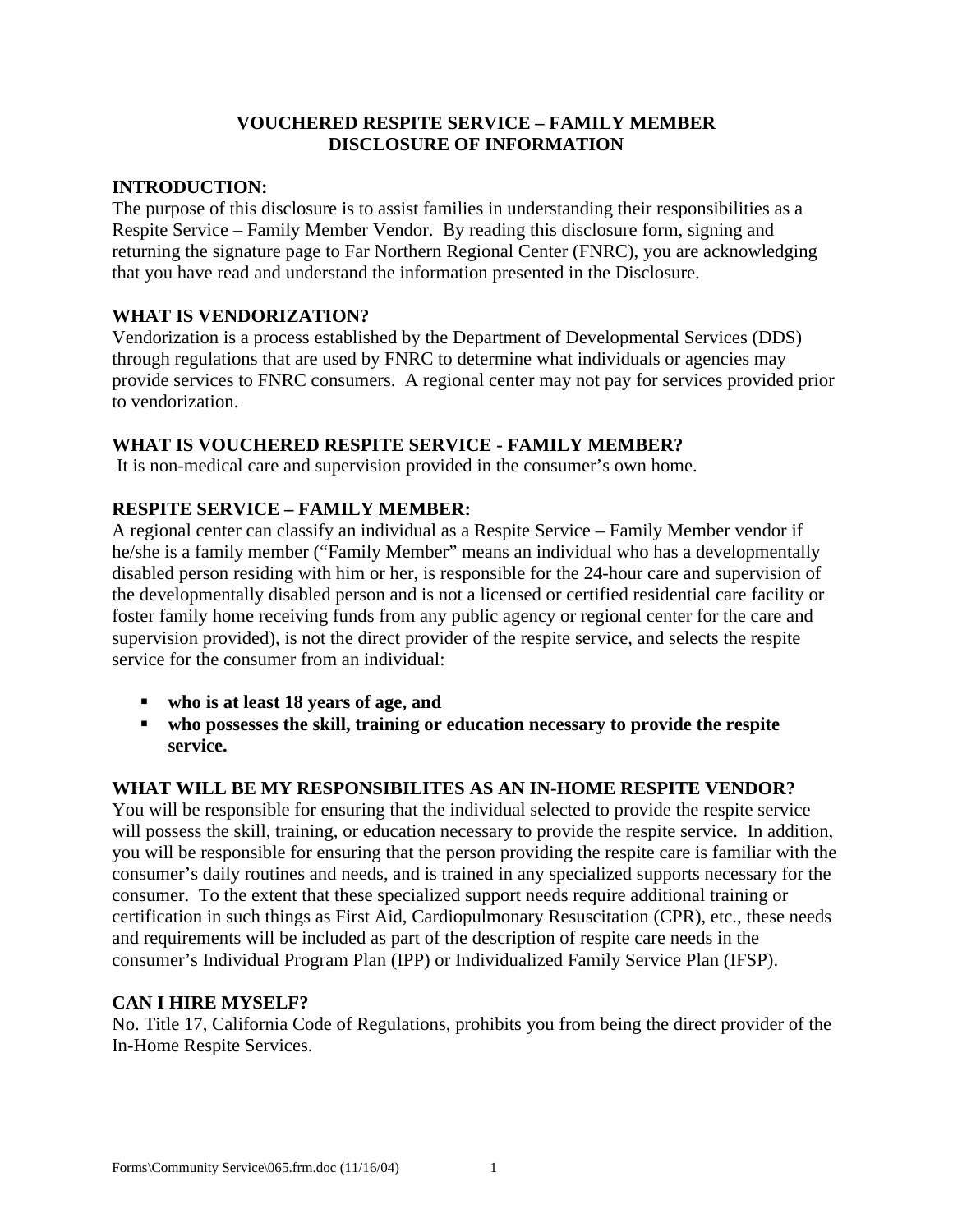# **WHAT RECORDS WILL I NEED TO KEEP AND FOR HOW LONG?**

You are required to keep the following financial and service records to support all billings for **five (5) years from the date of final payment for the state fiscal year in which services were rendered:** 

- Name of respite worker(s)
- Date of birth of respite worker(s)
- Social Security number of respite worker(s)
- $\blacksquare$  Address of respite worker(s)
- $\blacksquare$  Telephone number of respite worker(s)
- Date and time of respite service
- **Location of respite service**
- $\blacksquare$  Hourly units of service

# **HOW MUCH WILL I PAY MY RESPITE WORKER?**

FNRC will reimburse you for authorized in-home respite services up to \$8.57 per hour, which includes fringe benefits. The fringe benefits are limited to: federal and state taxes, state disability insurance, social security, Medicare, unemployment insurance, employee training tax, life insurance, health insurance, dental insurance, vision insurance, retirement, and long-term disability insurance. You should pay the respite worker in accordance with your agreement with him/her, but at least minimum wage under state and federal law. Questions about current minimum wage and requirements may be directed to the Office of the California Labor Commissioner, phone number(s) for which can be found in the government section of your phone book.

## **WHAT IF I HAVE MORE THAN ONE FAMILY MEMBER ELIGIBLE FOR IN-HOME RESPITE SERVICES?**

FNRC has different rates depending on how many consumers are being cared for at the same time. Check with your Service Coordinator about the specifics that will apply to your family.

## **ARE VENDORS EMPLOYEES OF FNRC?**

No. As a vendor for Respite Service-Family Member you will be an independent contractor, not an employee of FNRC.

## **AS A VENDOR WILL I BE CONSIDERED AN EMPLOYER?**

The government may consider you the respite worker's employer. You may be responsible for withholding federal, state, and local taxes from the respite worker's wages and for paying and reporting the respite worker's payroll taxes and wages to the IRS and the Employment Development Department (EDD). You may also have to provide workers' compensation for the workers you hire. If you do not know how to do this, it is your responsibility to contact a tax consultant, IRS, EDD or a worker's compensation carrier for more information.

# **HOW DOES THIS AFFECT MY GOVERNMENT BENEFITS?**

If you are receiving SSI, social security benefits, veterans' benefits or welfare, the money you receive for the vouchered services is exempt and will not affect your benefits, providing you pay it all to your employee(s). If your employee receives government benefits, the earned income you provide him/her may affect his/her benefits, and he/she will need to report the wages he/she receives from you.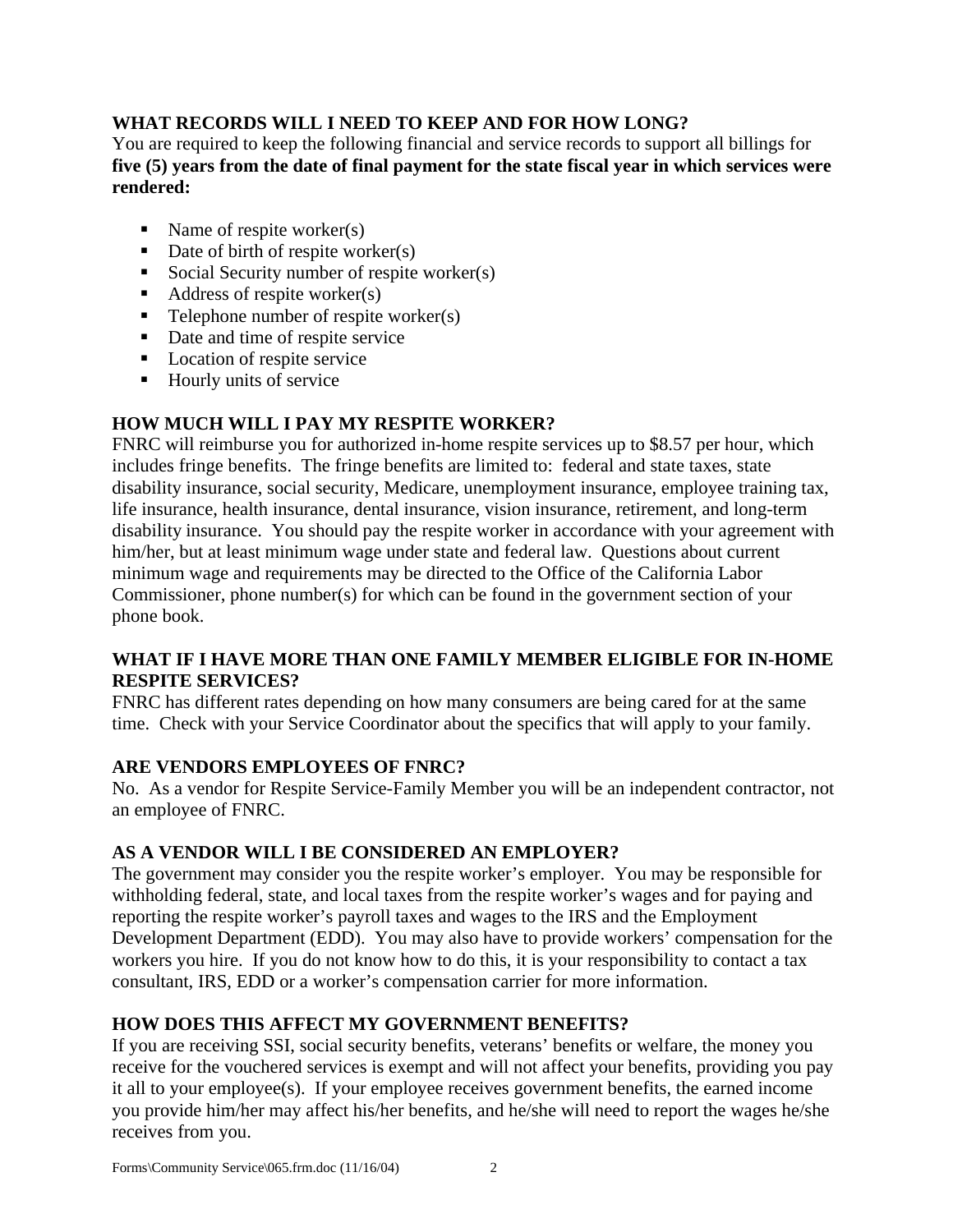## **HOW DOES THIS AFFECT MY PERSONAL TAXES?**

FNRC cannot render tax or employment law advice. You should consult your personal attorney and/or tax advisor on these issues. There is information from the IRS, Franchise Tax Board, Social Security Administration, and Employment Development Department at the numbers listed in the government section of your phone book.

## **WILL MY INSURANCE BE AFFECTED BY MY BECOMING A VENDOR?**

FNRC strongly recommends that you contact your insurance agent or broker to determine what effect becoming an in-home respite vendor will have on your current coverage or what additional coverage you may need. FNRC carries no liability insurance covering any vendor including you, your employee(s), or the consumer.

# **HOW DO I BECOME A VENDOR?**

The following forms must be completed, signed, and returned to the Community Services Division at Far Northern Regional Center, P. O. Box 492418, Redding, CA 96049-2418:

- Vendor Application (DS 1890)
- IRS W-9 Form
- **•** Disclosure of Information Form (FNRC 065)
- Home and Community Based-Services Provider Agreement (6/99)
- **•** Vendor Conflict of Interest Questionnaire

Upon receipt of the completed forms, you will be assigned a Vendor Number. You will then be established as a Respite Service – Family Member Vendor for your family member with a developmental disability (consumer).

## **HOW AND WHEN SHOULD I RECEIVE PRE-AUTHORIZATION FOR IN-HOME RESPITE SERVICES ONCE I AM VENDORED?**

Once you have been approved as a vendor, your family member's Service Coordinator will meet with you and the family member (the ID team) to determine the need and then complete an authorization. This form will be processed by FNRC and a copy mailed to you. The form states the time period you are authorized to utilize services, the number of hours of service you are authorized to utilize, and the rate of payment you will receive per hour for authorized service.

## **WHO CAN I EMPLOY AS AN IN-HOME RESPITE WORKER?**

Respite workers are solely your employees. You cannot provide the service and pay yourself. They must be at least 18 years of age and possess the skill, training, and education necessary to provide the respite service. See section on page 1,"**What Will Be My Responsibilities as an In-Home Respite Vendor."** 

## **CAN THE RESPITE WORKER I EMPLOY BE USED TO WATCH OTHER FAMILY MEMBERS THAT ARE NOT CONSUMERS OF FNRC?**

The rate authorized by FNRC is only for authorized services for consumer(s) living in your home. You may pay an additional amount for care of other family members, but it will not be reimbursed by FNRC.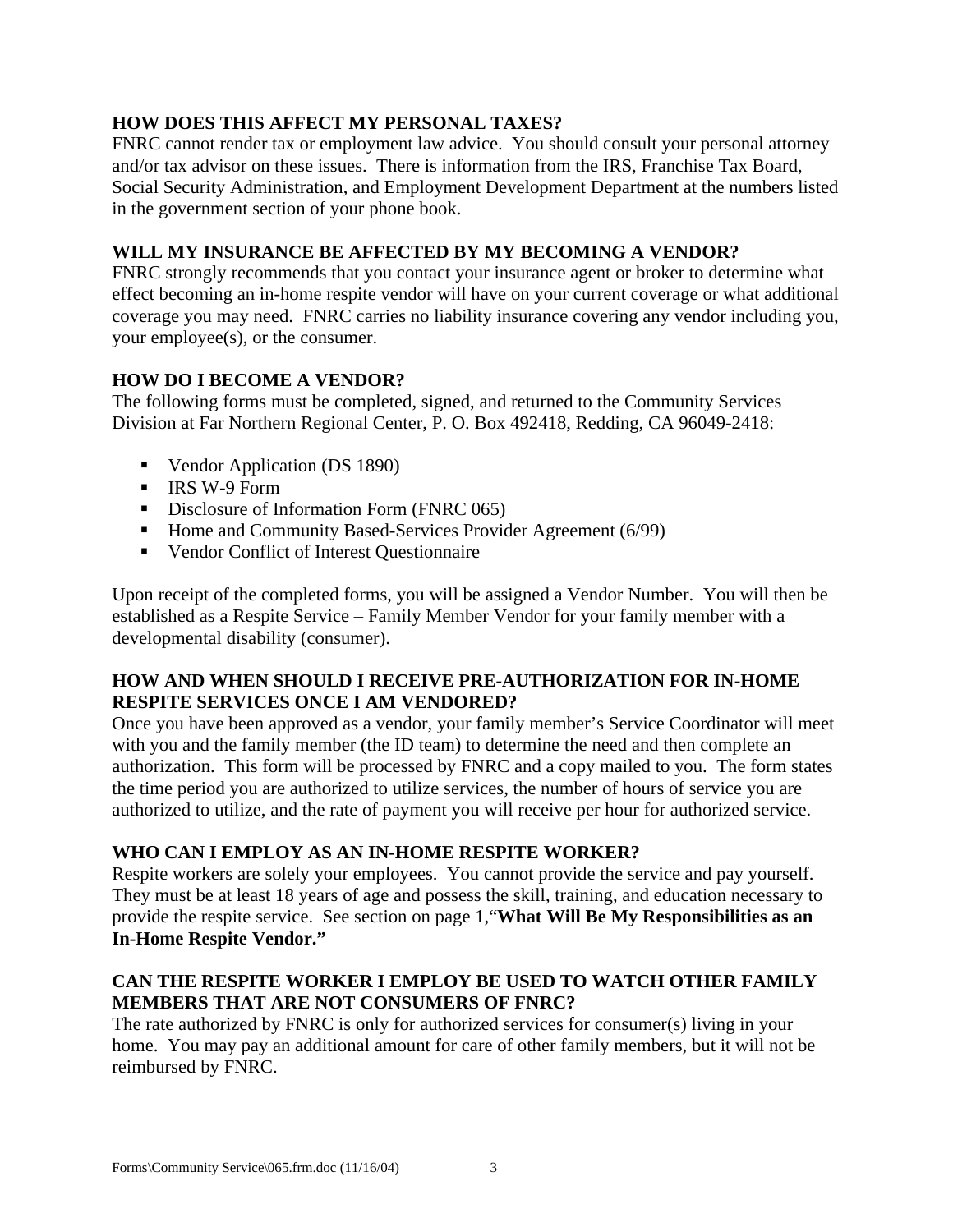## **HOW DO I BILL FNRC FOR IN-HOME RESPITE SERVICES?**

For each month you are authorized to utilize in-home respite services you must submit a **Vouchered Services Billing Form**. The following information will need to be provided on each billing form before FNRC can make payment to you:

- Consumer name
- Vendored family member name (you)
- Vendor number
- Vendor address
- $\blacksquare$  Vendor phone number
- Consumer UCI number
- $\blacksquare$  Date of service
- Address where respite services were provided
- Start and end times of service provided
- Number of hours respite worker worked
- Amount billed to the regional center
- $\blacksquare$  Name of respite worker
- Respite worker's social security number
- Respite worker's address
- Respite worker's signature certifying he/she provided the respite services listed, and his/her acknowledgment that if he/she give information that is untrue, he/she may be fined or go to jail.
- Your signature, as the vendor, certifying that the information provided on the form is true and correct, and that the person signing the form is the only person who employed, supervised, and assigned duties to the respite worker(s) listed on the form, in addition to having read and followed all respite service program requirements and the terms and conditions pursuant to Title 17, California Code of Regulations, Sections 50604(a), 50604(d), 54326(a)(10), 54355(b)(1) through (5), 54355(g)(4)(A) through (C), and that all information on the billing form is correct and complete and that you understand if you give information that is untrue, you may be fined or go to jail.

## **HOW DOES FNRC PAY FOR SERVICES?**

FNRC pays in arrears, usually within thirty (30) days of receipt of your billing. A billing received by the fifth  $(5<sup>th</sup>)$  working day of the month after the month of service should be paid on or about the twentieth  $(20<sup>th</sup>)$  of that month. If the Vouchered Services Billing Form is incomplete payment will be delayed until all required billing information is obtained from you. By law, FNRC cannot pay for services in excess of those authorized or services provided prior to vendorization.

## **WHO SHOULD I CONTACT IF I HAVE FURTHER QUESTIONS?**

Contact the Service Coordinator for the individual (consumer) that will be receiving the in-home respite services.